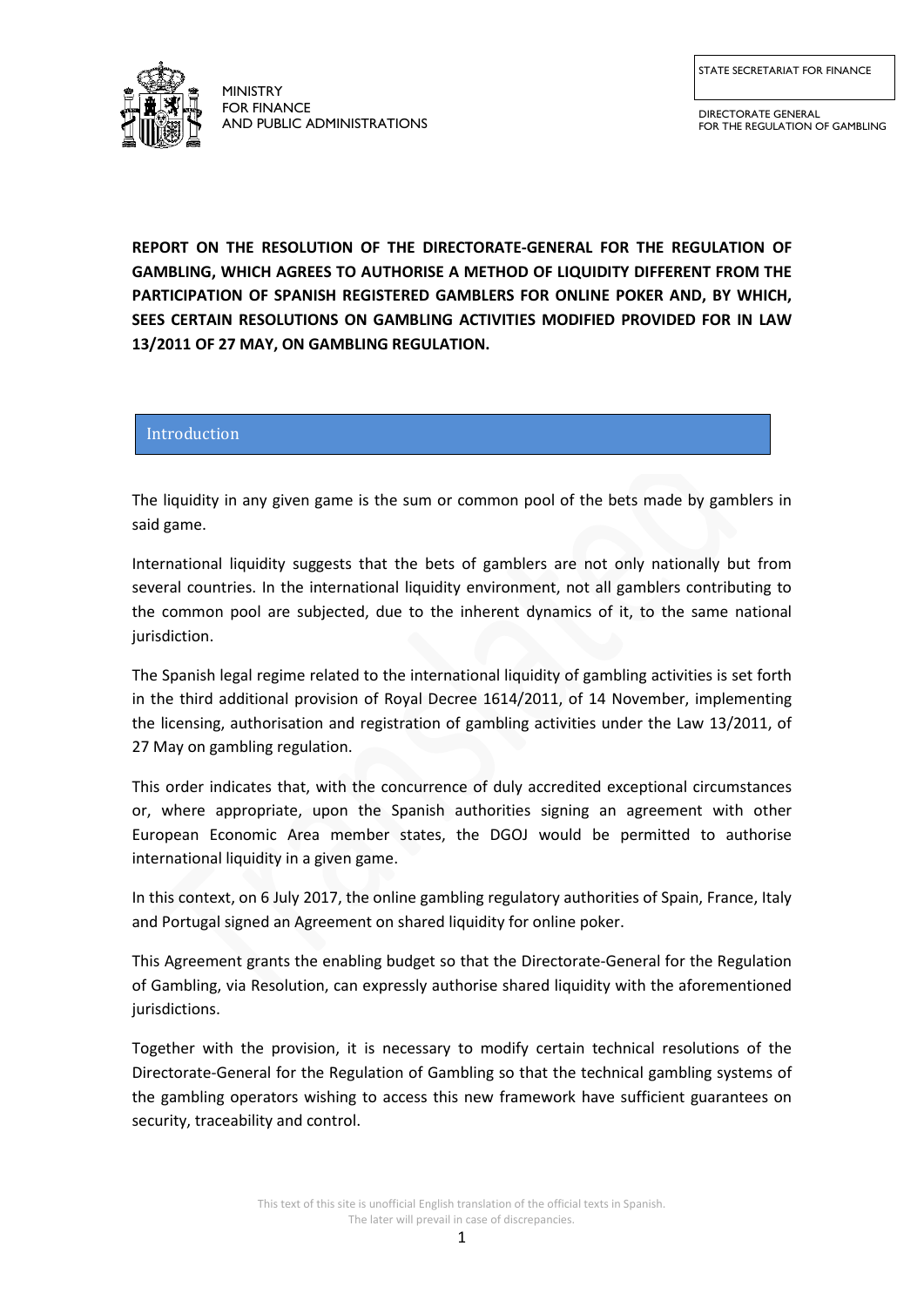

DIRECTORATE GENERAL FOR THE REGULATION OF GAMBLING

# Legal basis

This Resolution is prepared based on articles 21.4, 21.5, 21.9 and 21.14 of Law 13/2011, of 27 May, on Gambling Regulation, which enables the Directorate-General for the Regulation of Gambling<sup>1</sup> to issue instructions of a general nature to the gaming operators, to establish the necessary technical and functional requirements of gambling, to ensure that the interests of the participants are protected and, finally, to comply with legislation for the prevention of money laundering and financing of terrorism and to monitor compliance with it.

In this context, article 23.1 of Law 13/2011, of 27 May, on Gambling Regulation, stating that the Directorate-General *"may dictate those provisions which require the development and execution of the standards contained in this Law, in the Royal Decrees approved by the Government or in the Orders of the Ministry of Economy and Finance, provided that these provisions expressly enable it to do so."* 

Thus, on one hand, article 17.2 of Law 13/2011 of 27 May, indicates that the technical gambling systems of the operators must meet the conditions set out by the Directorate-General for the Regulation of Gambling. And, on the other hand, the third additional provision of Royal Decree 1614/2011 of 14 November enables the Directorate-General for the Regulation of Gambling to authorise the international liquidity itself upon *"prior agreement between the Spanish authorities and the competent gambling authorities of other European Economic Area member states."*

Therefore, on 6 July 2017, the Directorate-General for the Regulation of Gambling signed a non-regulatory Agreement<sup>2</sup> with the online gambling regulatory authorities of France, Italy and Portugal to enable online poker competitions to be held with shared liquidity amongst users in Spain, France, Italy and Portugal and consequently the supposition allowing this Management Centre to authorise international liquidity in Spain.

 $1$  Pursuant to the Tenth additional provision of the Establishment of the National Markets and Competition Commission Act 3/2013, of 4 June, the Directorate-General for the Regulation of Gambling, under the aegis of the Ministry of Finance and Public Administrations, will assume the purpose, functions and powers attributed by the Gambling Act 13/2011, of 27 May, to the now defunct National Gambling Commission." **.** 

<sup>&</sup>lt;sup>2</sup> Prior to its signing, the Agreement was reported by the State Legal Services in the State Secretariat for Finance and by the Technical Secretariat-General of the Ministry of Finance and Public Administrations.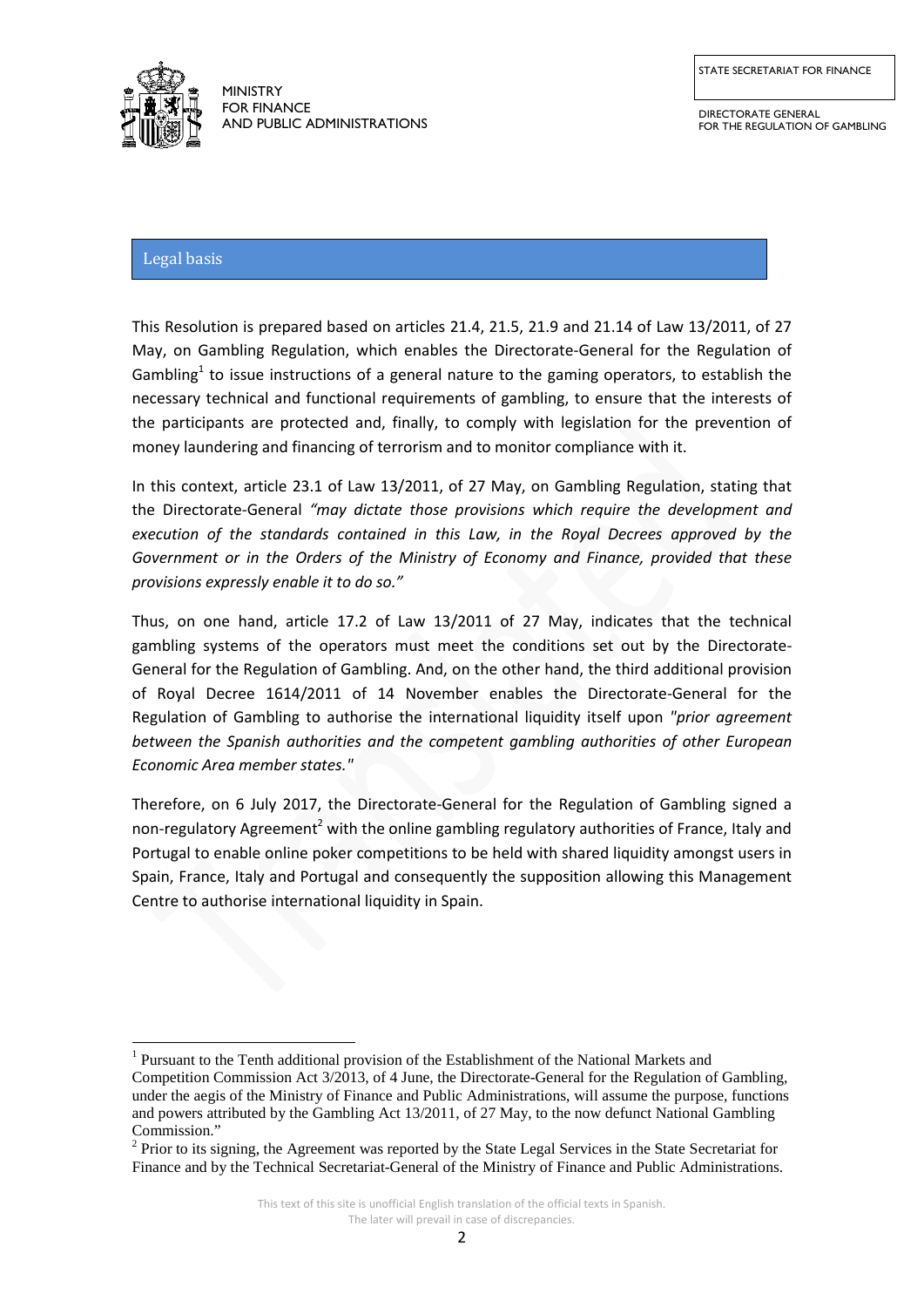

**.** 

MINISTRY FOR FINANCE AND PUBLIC ADMINISTRATIONS

DIRECTORATE GENERAL FOR THE REGULATION OF GAMBLING

Context and justification of the opening of liquidity for online poker provided for in the first section of the Resolution

The banning of international liquidity was due, at the time Law 13/2011 was published, to the need to develop a new regulated market as tightly controlled as possible.

Limiting liquidity to Spanish registered gamblers supposes a restriction to the potential development of a given game, especially pool or fee betting as with poker where gamblers take part or compete against each other.

With it being impossible to establish a single cause, the evolution of the online poker gambling market in recent years at a national regulated level has not been positive as can be inferred from the data in the following graphic which shows the evolution of the various gambling segments in terms of GGR<sup>3</sup>:



<sup>&</sup>lt;sup>3</sup> GGR (Gross Gaming Revenue): Total amounts spent on participating in gambling, less the prizes paid by the operator to the participants, i.e., the net income of the operator.

This text of this site is unofficial English translation of the official texts in Spanish. The later will prevail in case of discrepancies.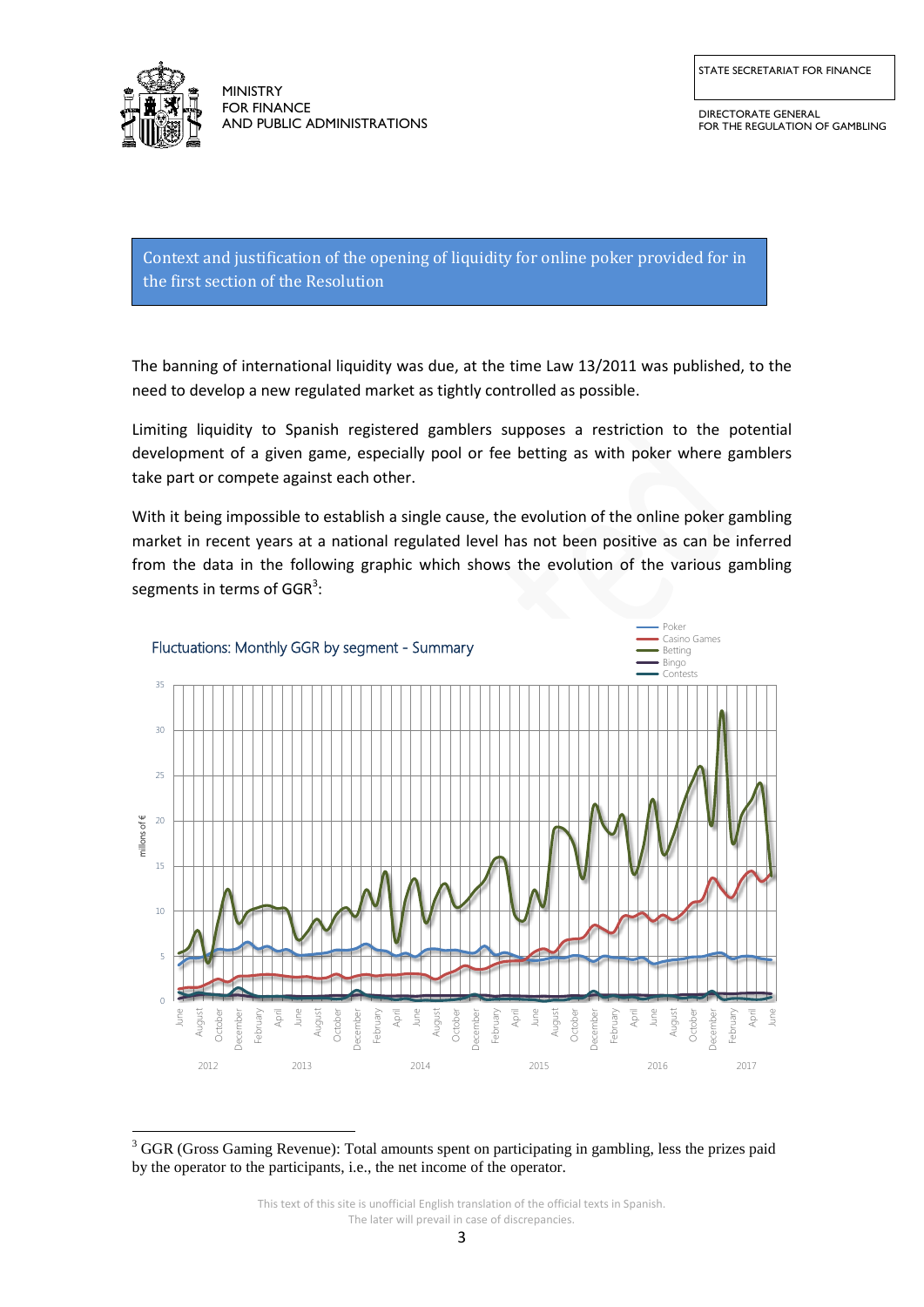STATE SECRETARIAT FOR FINANCE



**.** 

MINISTRY FOR FINANCE AND PUBLIC ADMINISTRATIONS

This online poker market evolution in Spain does not align with that which would be expected considering that it is based on a previous non-regulated market and that the first years of the regulated market (2012 and 2013) coincide with significant investment of the operators on advertising and promotions which should have led, in following years, to a clear net effect of market generation and an increase in its competitiveness, and with a greater protection of public interests which the LRJ specifically protects, in addition to a greater tax return on the activities carried out by gambling operators.

Additionally, the banning of international liquidity in the online poker sector may be generating a series of adverse effect for the market, amongst which are:

 $\triangleright$  Reduction in market size: The restriction of international liquidity eliminates the benefits of network externalities<sup>4</sup> for users, making poker much less attractive to consumers, by reducing the range of products, the availability of bets and their amount.

As a result, there is a loss of the products potential which the consequent dissatisfaction of the average user who then seeks more interesting alternatives which causes a reduction in channelling demand towards the Spanish regulated environment. This increases the risk of turning to a non-regulated operator.

On the other hand, market contraction results in a decrease in competition as it forces out those operators with a lower pool of consumers and limits the growth aspirations of those who remain. Likewise, such a market is not attractive when trying to attract new operators.

 $\triangleright$  Low profitability of the companies: In this situation, companies -especially small onesand those offering products whose attractiveness depends on the common pool they are able to attract find difficulties in getting a sufficient number of users to achieve adequate profitability.

All this takes place in an intense tax and regulatory context which the high level of public intervention which exists in the regulated online gambling market, combined with the high weight of fixed costs in the operators' costs structure, typical of an ecommerce business, and the substantial investment required in advertising and

<sup>&</sup>lt;sup>4</sup> In economic terms, network externalities allude to the fact that the use obtained from an asset, person, depends on the number of individuals consuming it.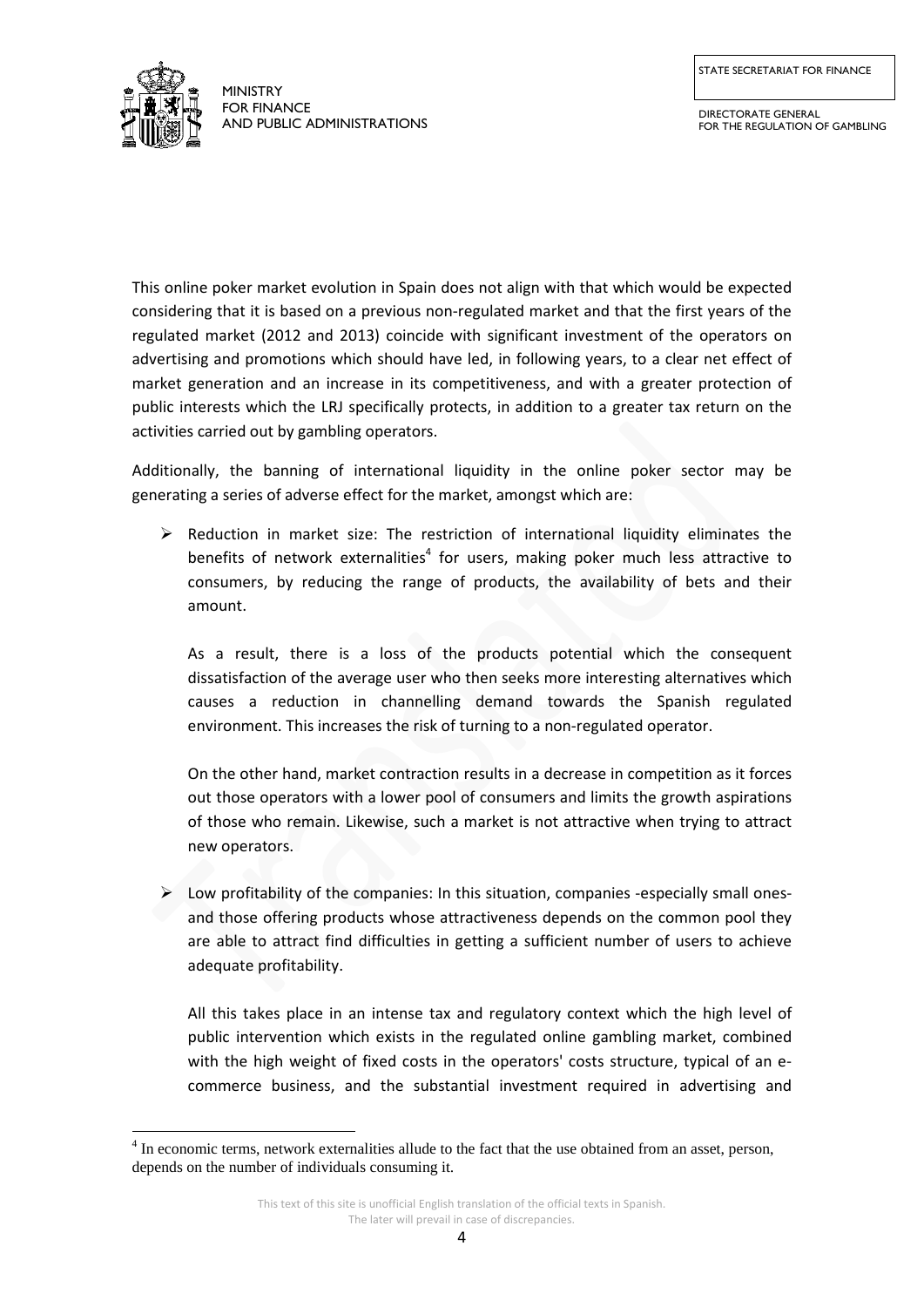

DIRECTORATE GENERAL FOR THE REGULATION OF GAMBLING

promotions to be competitive -over 280 million euros in 2016 for national online gambling as a whole.

With the inability of being able to reach minimally profitable scales of operation or critical mass for network effects to materialise, the profitability of companies falls which leads to the inevitable exit of some operators from the market, usually those having a smaller scale or customer base. This is evident in the available data: we have moved from a situation in 2014 where there were 27 operators with a specific licence for poker to, in June 2017, there only being four active platforms offering this game.

 $\triangleright$  Decrease in tax revenues: The migration of consumers and operators exiting the market is detrimental to tax revenues when dealing with the environment subject to taxation.

An increase in the illegal gambling industry results in a greater number of operators not paying IAJ (Tax on Gambling Activities) nor the amounts corresponding to obtaining the required licences.

In this context, it is considered that a dramatic measure such as opening up liquidity in poker to users registered outside Spain would favour its viability.

In the game, greater "liquidity" corresponds to an environment in which the volume of bets is higher, either due to an increase in the number of participants, the average amount gambled per participant or a combination of the two. Predictably, this will result in a strengthening of competitiveness by improving the fundamental quality variables of the product, for example the prizes awarded, the differentiation in games and platforms or greater innovation to make the game more attractive to participants and, consequently, the greater potential for operators and the tax income derived from it.

By introducing international liquidity, the aim is to stimulate demand for regulated gambling, allowing companies to achieve sufficient income to be profitable and to compete in suitable conditions with the corresponding benefits for consumers who could be offered more advantageous conditions such as a more diverse offering, innovative products, etc.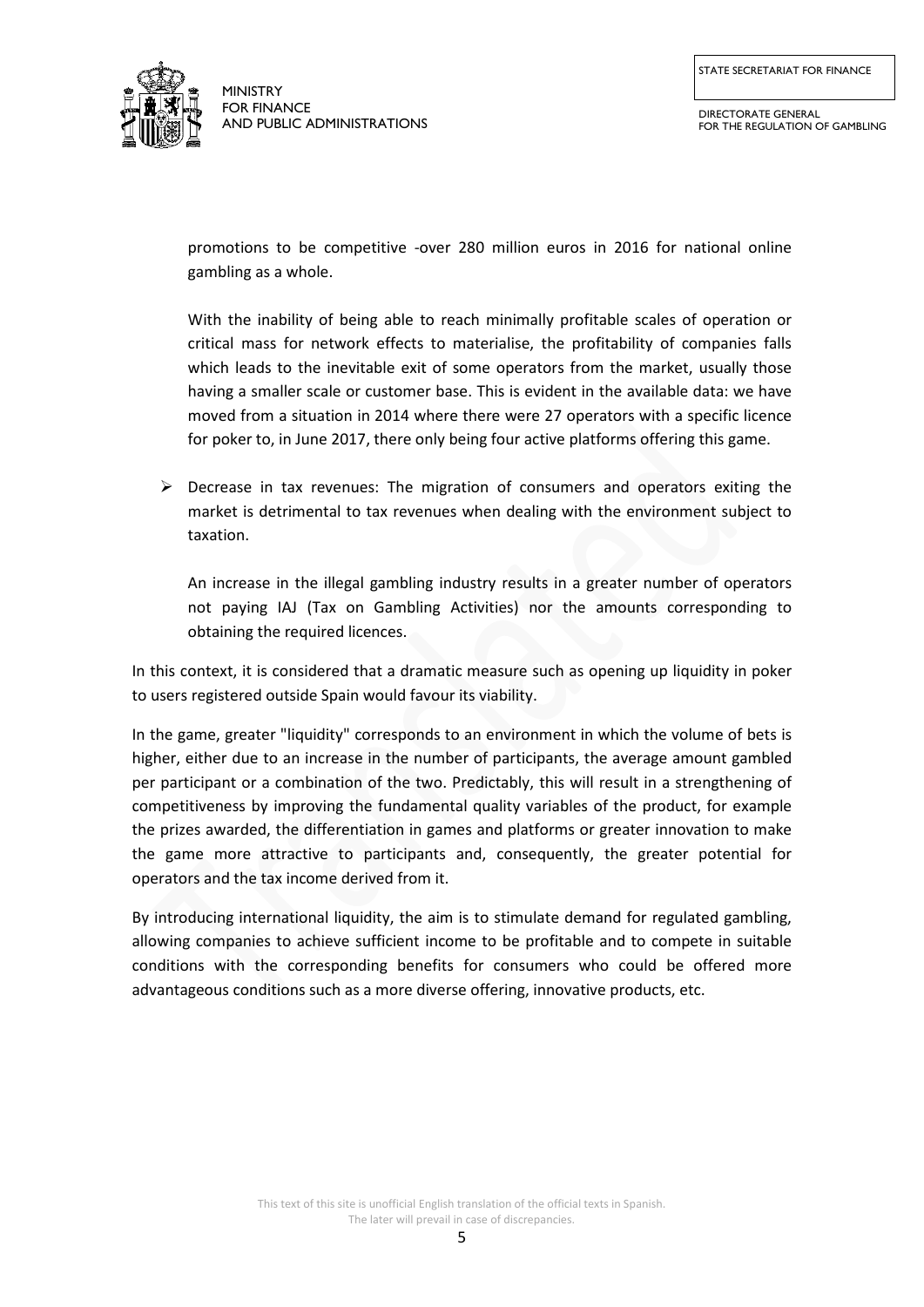

DIRECTORATE GENERAL FOR THE REGULATION OF GAMBLING

In short, the configuration of an international liquidity model for online poker aims to revitalise the market and provide positive effects for both operator and consumer.

- On one hand, consumers could access more interesting tables for both the level of prizes as much as the quality of the game to increase the number of gamblers on the tables.
- On the other hand, operators can develop a more interesting offering, which will predictable attract more customers and, therefore, more profits and also result in greater tax revenues derived from the profits of this activity.

All this will result in greater channelling to the online gambling activity, in this case poker, through the regulated market.

## **Comparison with the international situation**

The absence of EU regulation on online gambling results in a diverse set of regulations and markets in which some States have authorised, or at least haven't banned, liquidity (such as the United Kingdom, Denmark, Belgium, Czech Republic, Malta, Austria or Finland) and others have not.

In respect of the circumstances which have led some to establish these different regulations, what we are trying to show in this section is that the situation of the online poker markets which allow international liquidity is better than those which don't; as liquidity has fundamentally more positive effects.

Thus, in terms of GGR, a comparison can be made between two markets which allow international liquidity, the UK and Denmark, and two whose regulation doesn't, Spain and Italy.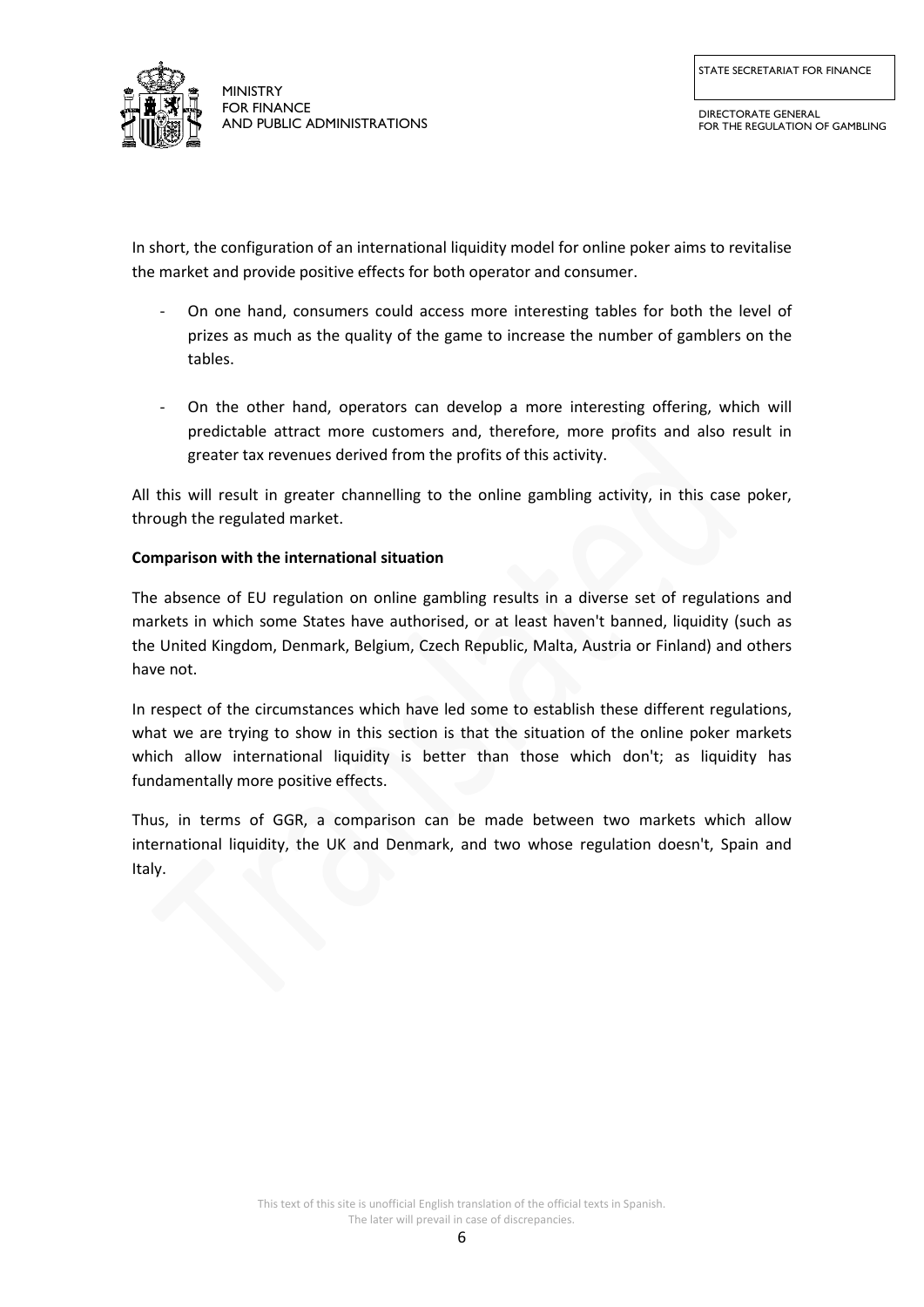

STATE SECRETARIAT FOR FINANCE

DIRECTORATE GENERAL FOR THE REGULATION OF GAMBLING



Data from September 2015 to September 2016

Spanish Source: DGOJ quarterly report/International Source: Gambling Compliance; iGaming

If we take into account that the population of Denmark (5.7 million) is more than eight times less that of Spain (46.5 million), or ten times less that of Italy (60.8 million), it can be concluded that the Danish online poker market generates a higher net income *per capita* than either the Spanish or Italian markets.

In this sense, the UK, with its population of 65 million -4 million and 18 million more than Italy and Spain respectively- logically shows a higher GGR but with a population difference with Spain and Italy much less than that between those and Denmark.

Context and justification for modifying the Resolutions of 6 October 2014 set out in the second and third sections of the Resolution

Notwithstanding the modifications which exclusively affect the opening of international liquidity in the online poker market, whose context and justification have been explained throughout the previous section of this report, this resolution has a much broader scope.

> This text of this site is unofficial English translation of the official texts in Spanish. The later will prevail in case of discrepancies.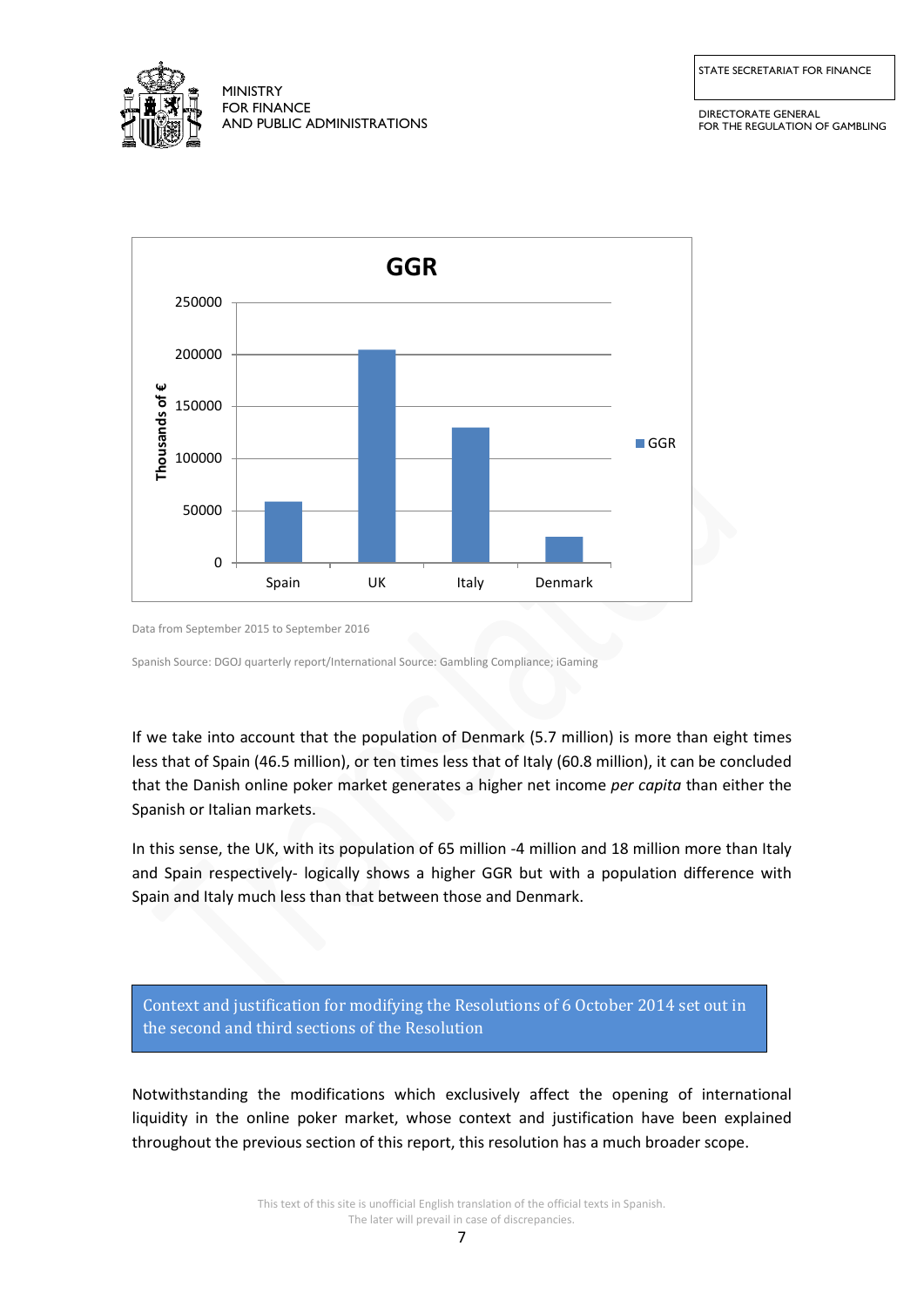

DIRECTORATE GENERAL FOR THE REGULATION OF GAMBLING

The second and third sections of this resolution modify, on one hand, the Resolution of 6 October 2014, from the Directorate General for the Regulation of Gambling, approving the regulation which elaborates on the technical specifications for gambling, traceability and security that must be met by the non-reserved technical gambling systems licensed under Law 13/2011 of 27 May on Gambling Regulation, and on the other hand, the Resolution of 6 October 2014, from the Directorate General for the Regulation of Gambling, approving the data model of the information monitoring system corresponding to the gambling operations records.

The purpose of the modification to these two sections is to determine the technical basis on which any opening of liquidity in Spain will occur. That is, these modifications will not only affect online poker in an environment of international liquidity, but also any other game -after receiving the express authorisation of the Directorate-General for the Regulation of Gamblingmay be offered in the future with a liquidity different to that of the participation of Spanish registered users.

Alternatives to the implementation of the liquidity model derived from the Agreement of 6 July 2017

The implementation of an international liquidity model requires weighing the degree of openness that one wishes to achieve with the control over the information of users and operators. This dichotomy gives rise to two distinct variants, from less to more openness:

- In the first, operators are authorised to allow their users with a Spanish gambling account to compete with gamblers from certain countries, so that the liquidity will be that resulting from combining the common pool of users of those countries.
- In the second, liquidity would be authorised in such a way that users with a Spanish gambling account could compete with users from any country in the world.

When choosing which model is most suitable, it would be the one which would allow opening in the most streamlined and effective manner possible for the market whilst having sufficient guarantees on controlling the activity.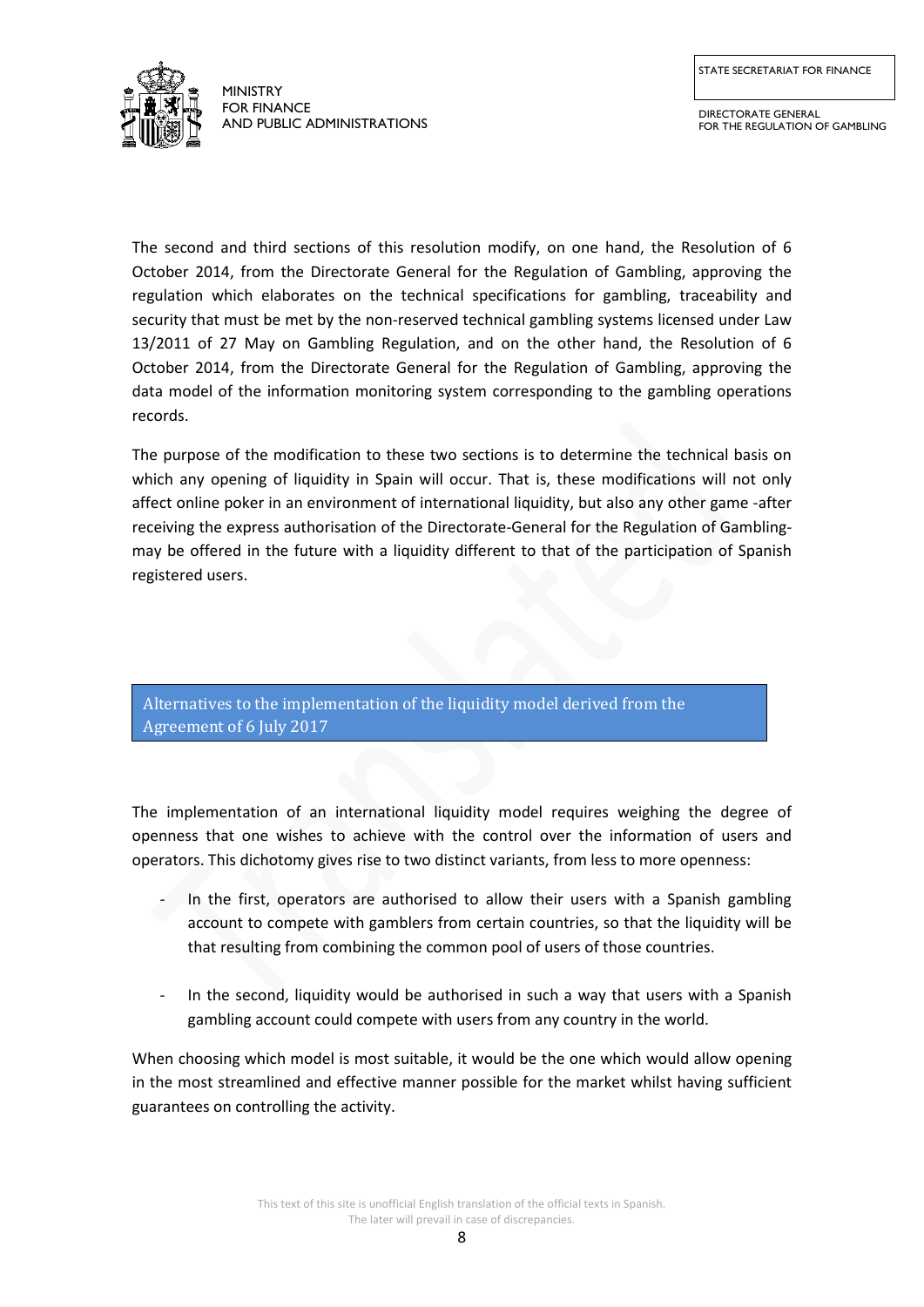STATE SECRETARIAT FOR FINANCE



MINISTRY FOR FINANCE AND PUBLIC ADMINISTRATIONS

DIRECTORATE GENERAL FOR THE REGULATION OF GAMBLING

In the present case, international liquidity in online poker which is going to be authorised through this Resolution, as it is linked to the Agreement of 6 July 2017 between the online gambling regulatory authorities in France, Spain, Italy and Portugal, will be exclusively between countries of the European Economic Area, with similar regulations not only in regard to online gambling but also other equally sensitive areas such as the protection of personal data, prevention of money laundering and financing of terrorism or the fight against fraudulent activities.

Notwithstanding that which is appropriate in relation to other games or in future contexts, there are several reasons why a liquidity shared mechanism for poker has been chosen at the present time from the signing of an agreement with certain countries of the European Economic Area.

First, it is a project on which the signatory jurisdictions of the agreement have been working with a high level of involvement and reciprocal commitment for a long time, albeit in some cases, i.e. France, legislative amendments have been needed to allow this possibility.

Secondly, it is considered particularly appropriate for poker to establish a reinforced framework of collaboration between jurisdictions in order to strengthen the prevention and fight against fraud. This is notwithstanding the fact that control of the co-organising operators and platforms will mainly fall on the Spanish side in their capacity as operators licensed in Spain, which allows a high degree of enforceability of the regulatory conditions which may be applicable, under penalty of sanctions or even removal of the licence.

Third, from the standpoint of the mechanism's effectiveness, it is considered that, taking into account the sizes of the poker markets of, in particular, France and Italy, the shared liquidity mechanism will guarantee a substantial improvement in the size of the common pool which, at the moment, is capable of bringing together the demand of the regulated Spanish poker market itself.

Additionally, and beyond the size of the respective markets, it should not be forgotten that with poker, a game in which all participants play against each other simultaneously, and unlike other games, the optimisation of the consequences of an increase in liquidity or common pool of players (more attractive prizes in cash tables and large-scale tournaments, and greater availability of players to set up tables) is to make a greater number of players at tables and tournaments possible. For this purpose, and given the concentration of the gambling activity at certain times of the day, it is foreseeable that the common pool of players with countries from solely our geographical and time zone, such as France, Italy and Portugal, sufficiently favours this.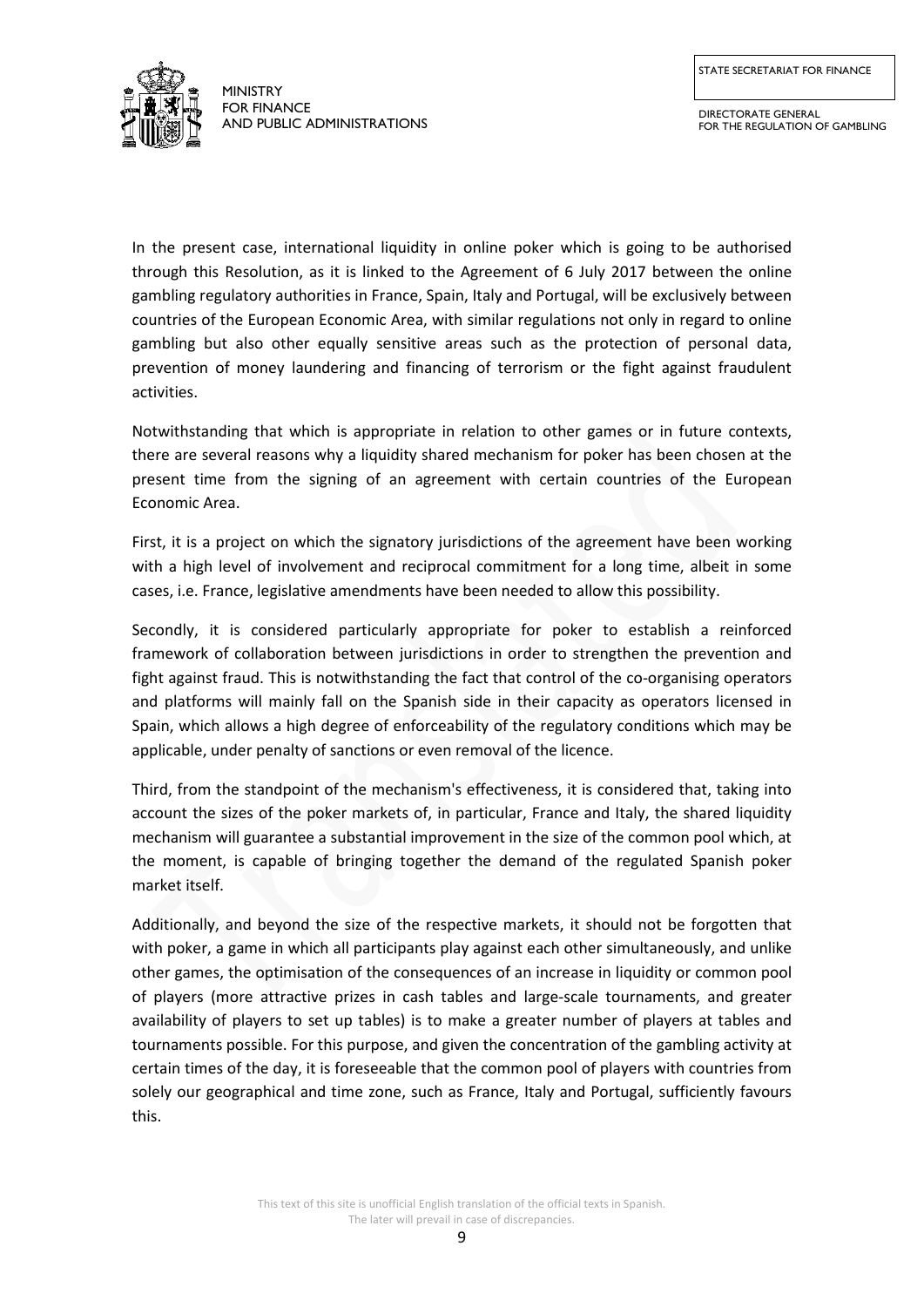

DIRECTORATE GENERAL FOR THE REGULATION OF GAMBLING

## Content of the Resolution

The Resolution is structured in two parts. These parts, although having a close relationship with each other, also have a remarkable feature which differentiates them.

On one hand, following the signing of the Agreement of 6 July 2017, this Resolution authorises operators to request a specific licence to develop and operate online poker and for those already holding such a license to offer this game in an international liquidity environment.

In this sense, they must standardise their technical gambling systems to adjust to this new possibility; in addition, they must expressly communicate the date on which they intend to launch this new system, and try to ensure that Spanish gamblers have adequate and sufficient prior knowledge of the new environment in which their participation in the game will take place.

On the other hand, this Resolution also modifies two Resolutions from the Directorate-General for the Regulation of Gambling. Firstly, it modifies the Resolution of 6 October 2014, from the Directorate-General for the Regulation of Gambling, approving the regulation which elaborates on the technical specifications for gambling, traceability and security that must be met by the non-reserved technical gambling systems licensed under Law 13/2011 of 27 May on Gambling Regulation and which the technical gambling system, secondly, also modifies the Resolution of 6 October 2014, from the Directorate General for the Regulation of Gambling, approving the data model of the information monitoring system corresponding to the gambling operations records.

The purpose of modifying these two resolutions is to design a technical system which affords sufficient guarantees to be able to implement any game offered in an international liquidity environment in Spain, regardless of what type of liquidity (open or shared) is referred to.

This means that the technical design which derives from the modification of the two aforementioned resolutions must serve not only to be able to develop, thanks to the Agreement of 6 July 2017, online poker in a shared liquidity environment, but also accommodate, in the future, the possibility of marketing other games with international liquidity, under a shared model (prior Agreement with certain jurisdictions) and fully open.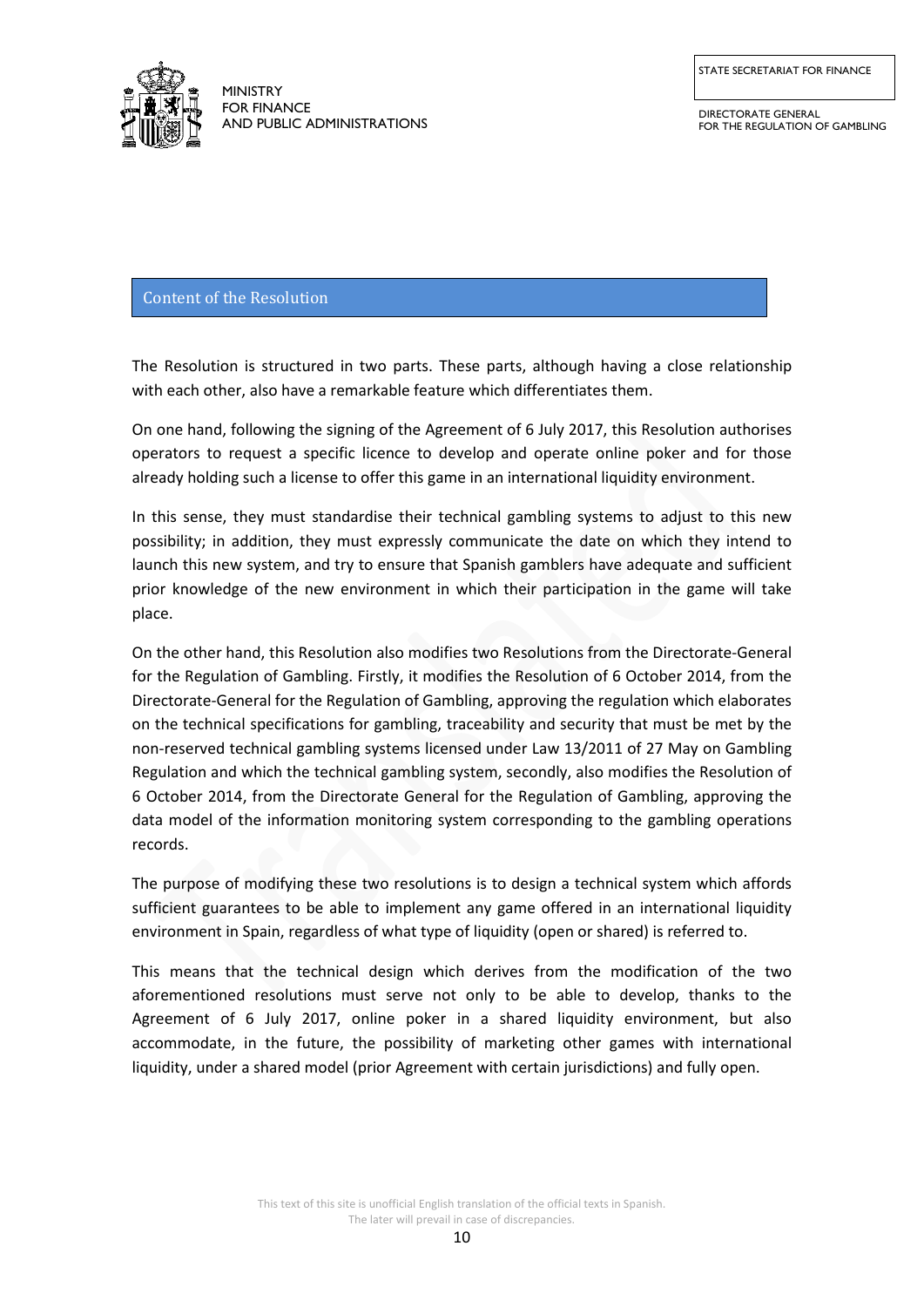

DIRECTORATE GENERAL FOR THE REGULATION OF GAMBLING

#### **Special reference to the processing of personal data.**

The new model designed by this Resolution affects the processing of personal data which has been made from the online gambling environment by the Directorate-General for the Regulation of Gambling as follows:

# 1.- *Inclusion of personal data of gamblers with non-Spanish user registration in the technical gambling system of operators offering games in an international liquidity environment.*

On one hand, the technical gambling system of those operators wishing to offer online poker in an international liquidity environment will keep records and logs of all transactions which have taken place between the with a Spanish user record and the remaining gamblers, which means that this system now holds data corresponding to gamblers with a Spanish user record (as is currently the case) in addition to the personal data of gamblers without a Spanish user record.

The preservation of this data, to which the Directorate-General for the Regulation of Gambling, in exercising its investigative and control powers provided for in Law 13/2011, of 27 May, could have access (as derived from the provisions of articles 18.4 and 21 of Law 13/2011, of 27 May, and sections 5 and 6 of the Resolution of 6 October 2014, of the Directorate-General for the Regulation of Gambling, which approves the provision by which the technical specifications of the game, traceability and security are developed) is essential to guarantee adequate control and a sufficient degree of inspection of the gambling operations carried out in an environment in which players from different jurisdictions coexist, thus contributing to the fight against fraud and in compliance with legislation for the prevention of money laundering and financing of terrorism.

Naturally, said data, whose collection and inclusion into the technical gambling systems by the respective operator must have been carried out in accordance with the provisions of Organic Law 15/1999 and its development provisions, will be dealt with by the Directorate-General for the Regulation of Gambling in accordance with the same regulations.

In any event, and to clarify the scope of the processing of personal data described in this section more specifically, this new framework will be common to all games in which international liquidity is gradually authorised, either by means of an Agreement or generic authorisation, in accordance with that set out in the third additional provision of Royal Decree 1614/2011.

This means that, if in the future, the Directorate-General for the Regulation of Gambling expressly authorises the opening of international liquidity in an open liquidity context compared to other games or broadens the scope of liquidity which is now being implemented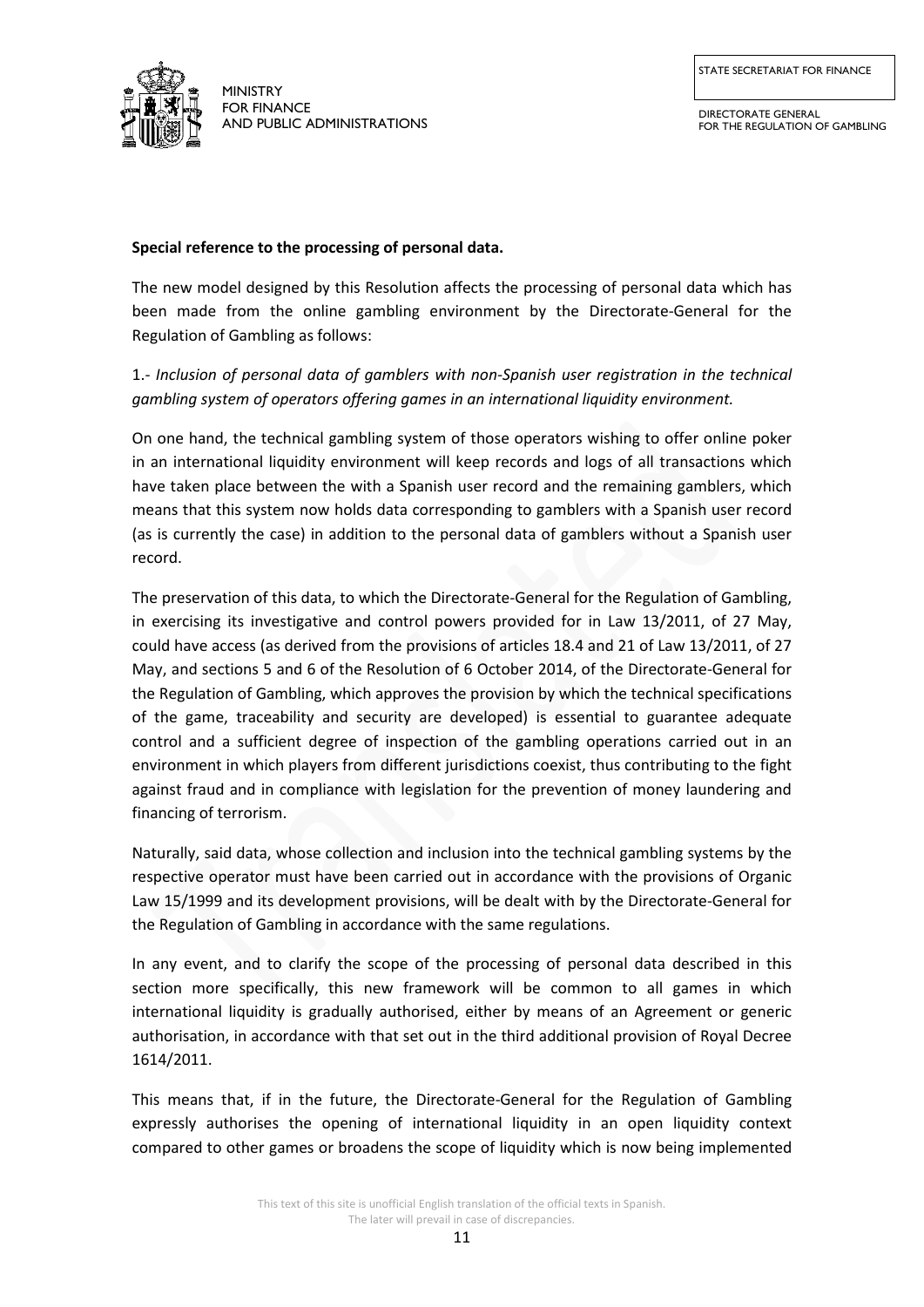

for online poker, the model would remain the same, i.e., the Directorate-General for the Regulation of Gambling would still be able to access personal data related to the unique user identifier and its jurisdiction.

# 2.- *International transfers of personal data.*

On the other hand, the Agreement of 6 July 2017, which has the legal nature of a nonregulatory Agreement, provides for the possibility that online gambling regulators exchange personal data about the gamblers of their respective jurisdictions, in accordance with their respective regulations regarding personal data.

In this regard, the Directorate-General for the Regulation of Gambling, by virtue of the powers attributed to it in article 21 and article 24 of Law 13/2011, of 27 May, and the fact that the countries have signed the Agreement are part of the European Economic Area, can communicate personal data of gamblers with a Spanish user record to the online gambling regulatory authorities of France, Italy and Portugal or of those who have signed the Agreement, as long as its Member States are part of the European Economic Area. This communication of data must, in any event, comply with the regulations on personal data in Organic Law 15/1999 and its implementing provisions. In turn, the Directorate-General for the Regulation of Gambling, after the corresponding request to the online gambling regulatory authorities of France, Italy or Portugal, can receive personal data from gamblers who interact in the field of any of those jurisdictions, which logically must be collected in accordance with the provisions of Organic Law 5/1999 and its implementing regulations.

If in the future the Directorate-General for the Regulation of Gambling expressly authorises the opening of international liquidity with jurisdictions outside the European Economic Area, whether for poker or for any other game, with the added intention of being able to communicate personal data to the gambling regulatory authorities of those jurisdictions, it would be an international transfer of data which should be in accordance with the regime established in Organic Law 15/1999 and its implementing regulations and, from 25 May 2018, that provided in Regulation (EU) 2016/679. In this regard, it is necessary to emphasize that the mere signing of a memorandum of understanding with the regulatory authorities of these other States would not be sufficient basis in itself to make such an international transfer of data, unless such document establishes the guarantees appropriate in this regard and, in addition, was at the same time subject to express authorisation by the Director of the Spanish Data Protection Agency.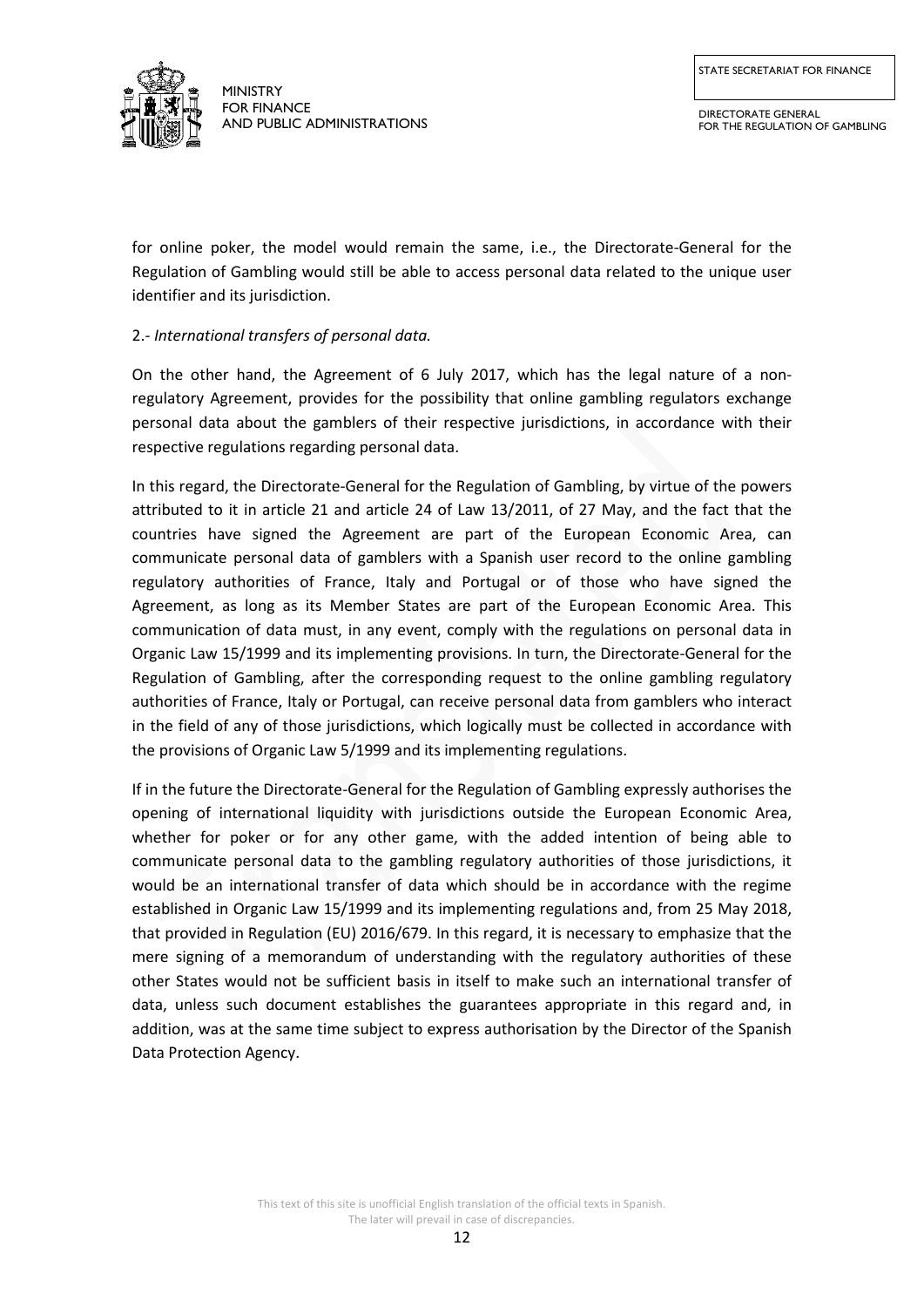

DIRECTORATE GENERAL FOR THE REGULATION OF GAMBLING

*3.- Modification of Order HAP/2478/2013, of 20 December.*

As a result of both types of personal data processing, and in parallel to the processing of this Resolution, Order HAP/2478/2013, of 20 December, which regulates the personal data files in the department and in certain public bodies attached to it, must be modified in order to adapt the files of the Directorate-General for the Regulation of Gambling which are affected by this new legal framework.

## Description of the process

The project was open for public consultation between 28 July 2017 and 1 October 2017, with no formal allegations received during said process.

In addition, the following reports were requested and received in this project's process:

- National Markets and Competition Commission, which generally assessed the project positively and, in addition, offers some recommendations for the writing of the MAIN, which has been attended to.
- Spanish Data Protection Agency, which validates the model of collecting and processing personal data expressly developed in this report, suggesting some details to include, which have been addressed.
- State Legal Services in the State Secretariat for Finance: which reported on the project favourably.

# **Budgetary** impacts

It is estimated that no increase in public spending or a decrease in public income, either financial or non-financial, derives from this draft legislation.

Therefore, it has no impact on General State Budgets or on those of the Autonomous Communities or Local Entities.

As for the effects which will occur from an economic and competition in the market standpoint, as has been reflected throughout this report in detail, these will be positive. On the other hand, after assessing the principle of necessity and proportionality provided for in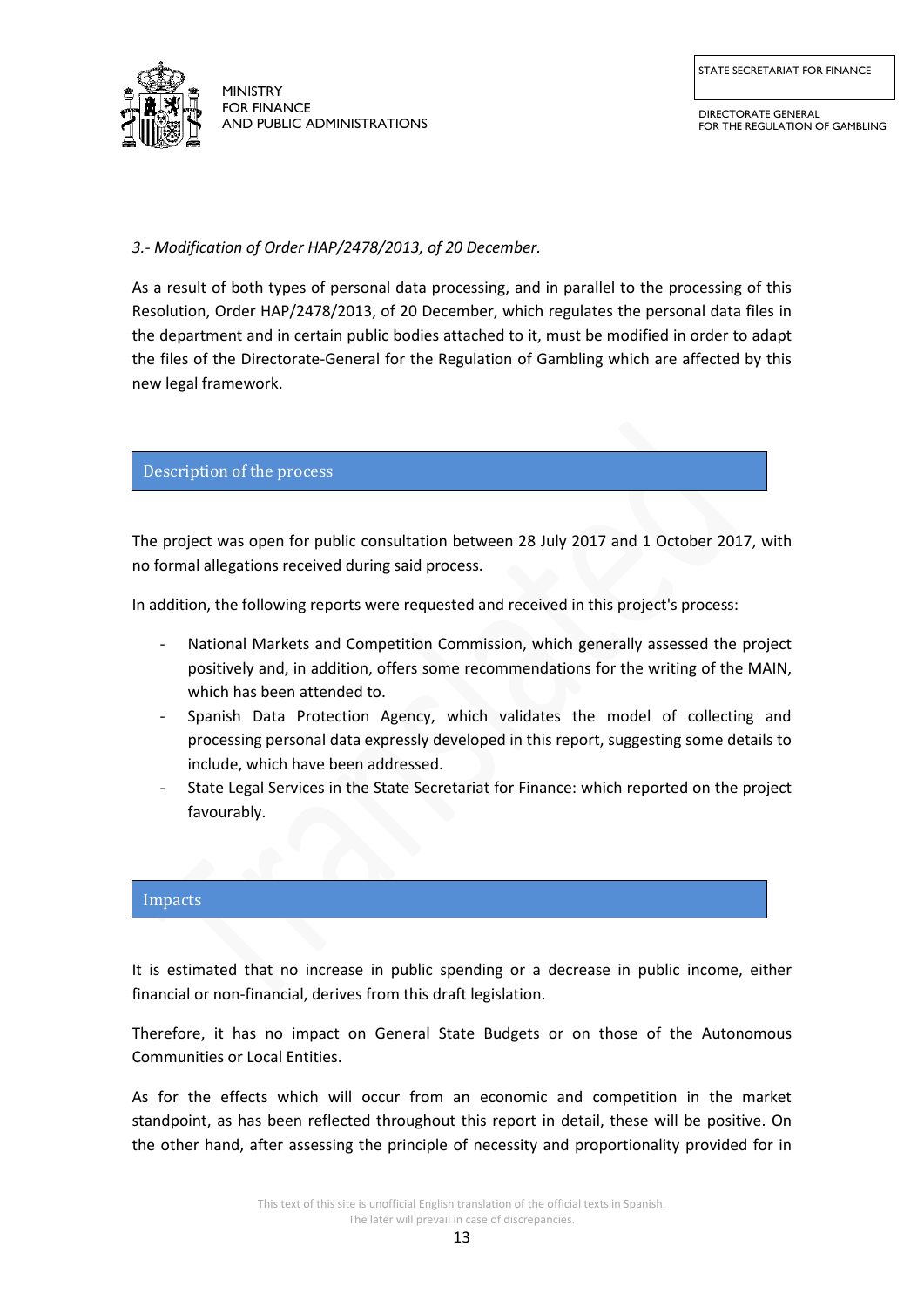

DIRECTORATE GENERAL FOR THE REGULATION OF GAMBLING

article 17 of Law 20/2013, of 9 December, guaranteeing market unity, it has opted for the communication of the beginning of the activity with the purpose of knowing the number of economic operators putting this new environment into practice, discarding other more intrusive intervention modalities in economic activity and thus minimising the administrative burdens borne by the economic operators involved.

It would also be possible to analyse the possible impact which opening liquidity could have on public health, one of the elements whose protection is a fundamental objective of all gambling regulation. In this sense, all gambling regulation measures provided for in the Spanish legal system specifically aimed at the protection of public health continue to be fully applicable in this new environment, without there being any additional risk due to it.

To conclude, and regarding the gender impact assessment, there are no inequalities in relation to equal opportunities and treatment between men and women and, in relation to this matter, no modification of this situation is foreseen with this project, so the impact is zero.

## **Administrative burdens**

Administrative burdens are those activities of an administrative nature which must be carried out by companies and citizens to comply with the obligations derived from the regulation. In the case of companies, the administrative burdens are those which must be borne in order to comply with the obligations to facilitate, preserve or generate information about their activities or production, to make them available and for enactment, where appropriate, by public authorities or third parties.

From this point of view, and notwithstanding the costs for operators which may derive from it in different orders, the provided regulation involves the emergence of an administrative burden only for those operators already holding a specific licence for poker, in that they will have to submit a request to approve their technical gambling systems, on the understanding that said changes are substantial.

The following table states them, with reference to the article where they are included, and calculates them according to the methods and estimates established in the Methodological Guide for the preparation of the Regulatory Impact Analysis Reports: